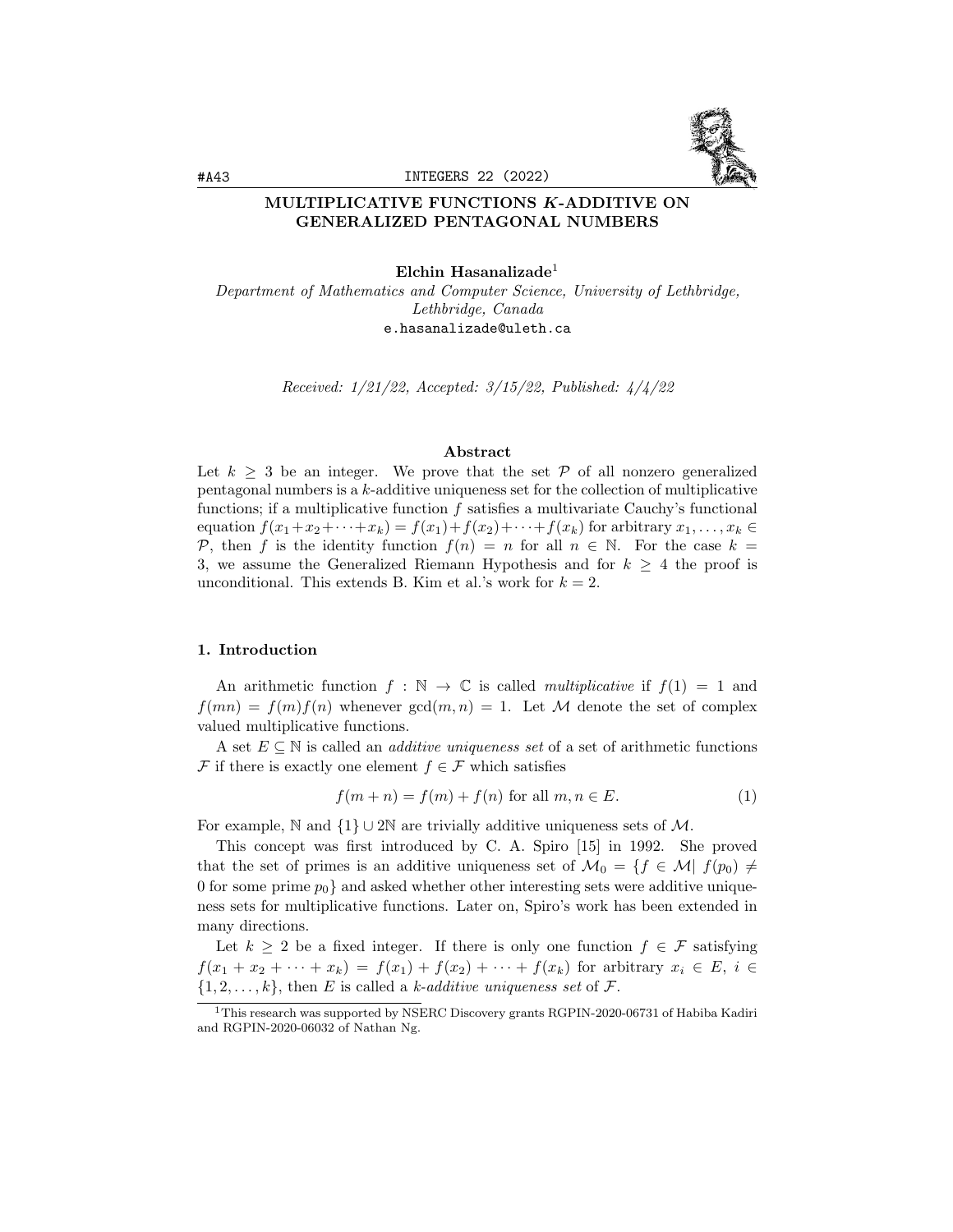In 2010, Fang [4] proved that the set of primes is a 3-additive uniqueness set of  $\mathcal{M}_0$ . In 2013, Dubickas and Sarka [3] generalized Fang's result to sums of arbitrary primes. Park showed that the set of shifted primes  $\mathcal{B} = \{p-1 | p$  is a prime} [13] and the set of k-almost primes [12] are additive uniqueness sets for  $\mathcal{M}$ .

In 1999 Chung and Phong [2] showed that the set of positive triangular numbers  $T_n = \frac{n(n+1)}{2}$  $\frac{n+1}{2}$ ,  $n \in \mathbb{N}$ , and the set of positive tetrahedral numbers  $Te_n = \frac{n(n+1)(n+2)}{6}$  $\frac{1(n+2)}{6}$ ,  $n \in \mathbb{N}$ , are new additive uniqueness sets for M and Park [14] extended their work to sums of k triangular numbers,  $k \geq 3$ .

Park [11] proved that the set of nonzero squares is a k-additive uniqueness set of M for every  $k \geq 3$ , although it is not a 2-additive uniqueness set ([1]).

In 2018, B. Kim et al. [8] proved that the set of generalized pentagonal numbers  $\mathcal{P} = \left\{ \frac{n(3n-1)}{2} \right\}$  $\frac{n-1}{2}$ ,  $n \in \mathbb{Z}$ , is an additive uniqueness set for M. Recently, they [9] have showed that the set of positive pentagonal numbers and the set of positive hexagonal numbers  $\mathcal{H} = \{n(2n-1), n \in \mathbb{N}\}\$ are new additive uniqueness sets for the collection of multiplicative functions. They also conjectured that among the sets of s-gonal numbers only the sets of triangular, pentagonal and hexagonal numbers are additive unique for M.

Recently the author has proved that the set of practical numbers [6] and the set of odious numbers [7] are new k-additive uniqueness sets of M for every  $k \geq 2$ .

Although  $P$  is a 0-density subset of  $N$ , it has a nice additive structure. In 1994, Guy [5] showed that each nonnegative integer can be written as the sum of three generalized pentagonal numbers. It is natural to ask which integers  $n$  can be represented by a sum of three nonzero generalized pentagonal numbers. D. Kim et al. [10] proved the following result.

Theorem 1. Under the Generalized Riemann Hypothesis (GRH), any positive integer n is a sum of three nonzero generalized pentagonal numbers, except for  $n = 1$ and 2.

In this short note we prove the following theorem, which extends B. Kim et al.'s [8] work for  $k = 2$ .

**Theorem 2.** Fix  $k \geq 3$ . The set P of nonzero generalized pentagonal numbers is a k-additive uniqueness set of  $M$ ; if a multiplicative function f satisfies

$$
f(x_1 + x_2 + \dots + x_k) = f(x_1) + f(x_2) + \dots + f(x_k)
$$

for arbitrary  $x_1, \ldots, x_k \in \mathcal{P}$ , then f is the identity function. For  $k = 3$  we assume the GRH and for  $k \geq 4$  the result holds unconditionally.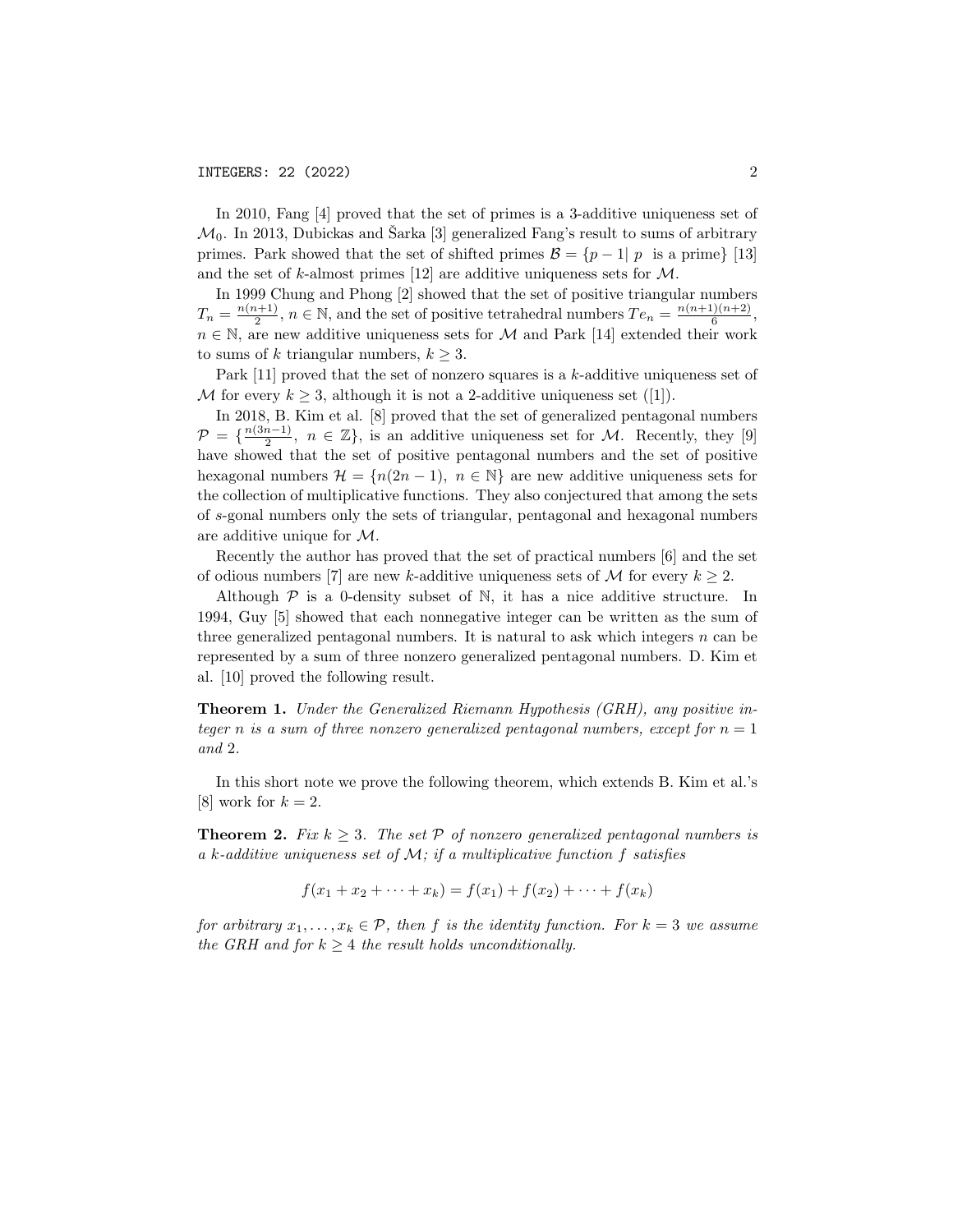# 2. Proof

Proof of Theorem 2. The proof consists of four parts.

Case I.  $k = 3$ . Clearly  $f(3) = 3$ . In view of Theorem 1 it is sufficient to determine  $f(2)$ . The proof then follows by induction on n. Note that  $f(10) = f(2)f(5) =$  $f(2)[2f(2) + 1]$ . On the other hand  $f(10) = f(7 + 2 + 1) = f(7) + f(2) + 1$  and  $f(7) = f(5 + 1 + 1) = f(5) + 2 = 2f(2) + 3$ . Hence we get  $f^{2}(2) - f(2) - 2 = 0$ . Thus we obtain two solutions  $f(2) = -1$  and  $f(2) = 2$ . The first solution yields  $f(4) = f(2) + 2 = 1$  and  $f(5) = 2f(2) + 1 = -1$ . But this would lead to a contradiction:

$$
f(12) = f(5+5+2) = 2f(5) + f(2) = -3
$$
  
=  $f(3)f(4) = 3f(4) = 3$ .

Therefore we conclude that  $f(2) = 2$  and this completes the proof for the case  $k = 3$ .

Case II.  $k = 4$ . Let  $\mathcal{P}_k$  be the set of sums of k positive generalized pentagonal numbers. If  $k \geq 4$ , then  $\mathcal{P}_k$  is the set of all positive integers except for  $1, 2, \ldots, k$  – 1. Indeed, let  $n \geq 8$ . Since every positive integer is a sum of three generalized pentagonal numbers (some of which possibly vanish),  $n-7$  can be written as a sum of i nonzero generalized pentagonal numbers for some i with  $1 \le i \le 3$ . Since  $7 \in \mathcal{P}$ and

$$
n = (n - 7) + 7 = (n - 7) + 2 + 5 = (n - 7) + 1 + 1 + 5
$$

every integer > 7 can be written as a sum of four nonzero generalized pentagonal numbers. It can be easily checked that every positive integer  $\leq 7$  is a sum of four positive generalized pentagonal numbers except for 1, 2, 3. Hence every positive integer  $\geq 4$  can be written as a sum of four positive generalized pentagonal numbers.

It is clear that the sum of  $k$  positive generalized pentagonal numbers can represent k but cannot represent any number from 1 through  $k-1$ . Since sums of four positive generalized pentagonal numbers represent all integers  $\geq 4$ , the sum

$$
\underbrace{1+\cdots+1}_{k-4 \text{ times}}+x+y+z+w,
$$
\n(2)

where  $x, y, z, w \in \mathcal{P}$ , can represent all integers  $\geq k$ .

Now observe that  $f(4) = 4$ .  $f(6) = f(2)f(3) = f(2 + 2 + 1 + 1) = 2f(2) + 2$  and  $f(12) = 4f(3) = f(5 + 5 + 1 + 1) = 2f(5) + 2 = 2f(2) + 8$ . For convenience, let  $a = f(2), b = f(3)$ . Thus we get the system of equations

$$
\begin{cases} ab = 2a + 2 \\ 2b = a + 4. \end{cases}
$$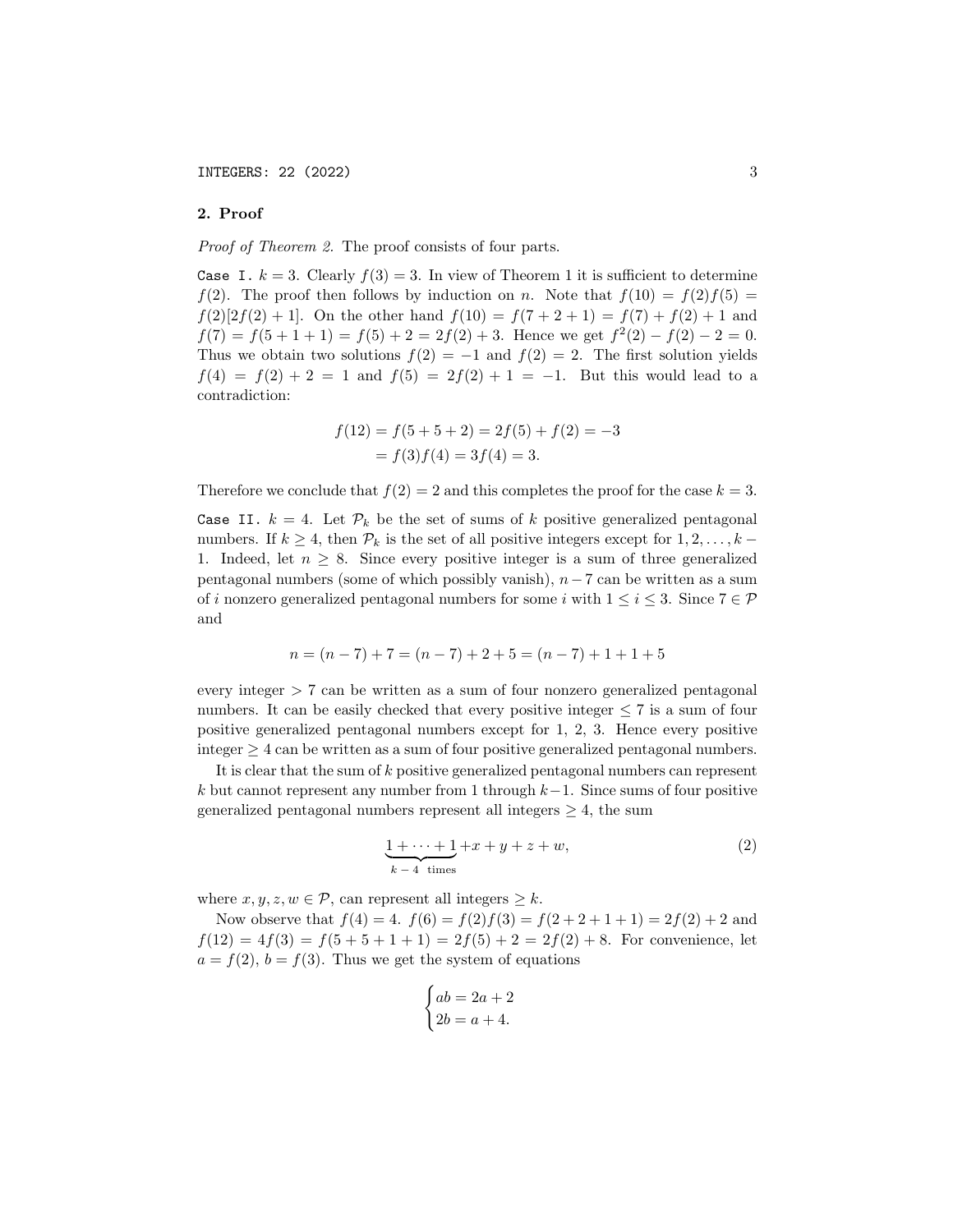We obtain the two solutions  $f(2) = -2$ ,  $f(3) = 1$  and  $f(2) = 2$ ,  $f(3) = 3$ . The first solution yields  $f(5) = f(2 + 1 + 1 + 1) = 1$ . But this would lead to a contradiction:

$$
f(15) = f(12 + 1 + 1 + 1) = 4f(3) + 3 = 7
$$

$$
= f(3)f(5) = 1.
$$

Thus, we can conclude that  $f(2) = 2$ ,  $f(3) = 3$ . So  $f(n) = n$  for  $n \leq 4$  and f must be the identity function by induction.

Case III.  $k = 5$ . Note that  $f(5) = 5$ .  $f(6) = f(2)f(3) = f(2 + 1 + 1 + 1 + 1) =$  $f(2)+4$ ,  $f(12) = f(3) f(4) = f(5+2+2+2+1) = 3f(2)+6$  and  $f(35) = f(5) f(7)$  $f(12+15+5+2+1) = f(3)f(4)+5f(3)+f(2)+6$ . For convenience, let  $a = f(2)$ ,  $b = f(3)$  and  $c = f(4)$ . Thus we get the system of equations

$$
\begin{cases}\nab = a + 4 \\
bc = 6 + 3a \\
5(2a + 3) = bc + 5b + a + 6.\n\end{cases}
$$

We obtain the two solutions  $f(2) = -\frac{5}{3}$ ,  $f(3) = -\frac{7}{5}$ ,  $f(4) = -\frac{5}{7}$  and  $f(2) = 2$ ,  $f(3) = 3, f(4) = 4.$  The first solution yields  $f(7) = f(2+2+1+1+1) = 2f(2)+3=$  $-\frac{1}{3}$  and  $f(11) = f(5 + 2 + 2 + 1 + 1) = 2f(2) + 7 = \frac{11}{3}$ . But this would lead to a contradiction:

$$
f(22) = f(12 + 7 + 1 + 1 + 1) = 4 + f(7) = \frac{11}{3}
$$

$$
= f(2)f(11) = -\frac{55}{9}.
$$

Thus, we can conclude that  $f(2) = 2$ ,  $f(3) = 3$  and  $f(4) = 4$ . So  $f(n) = n$  for  $n \leq 5$ and  $f$  must be the identity function by induction.

Case IV.  $k \geq 6$ . For this case we follow closely Park's [13] argument. Let  $k \geq 6$ . Note that

$$
(k-3) + 21 = (k-3) \cdot 1 + 7 + 7 + 7
$$
  
=  $(k-3) \cdot 1 + 15 + 5 + 1$ ,  
 $(k-3) + 9 = (k-3) \cdot 1 + 5 + 2 + 2$   
=  $(k-3) \cdot 1 + 7 + 1 + 1$ ,  
 $(k-4) + 19 = (k-4) \cdot 1 + 7 + 5 + 5 + 2$   
=  $(k-4) \cdot 1 + 15 + 2 + 1 + 1$   
 $(k-5) + 39 = (k-5) \cdot 1 + 35 + 1 + 1 + 1 + 1$   
=  $(k-5) \cdot 1 + 15 + 15 + 5 + 2 + 2$ .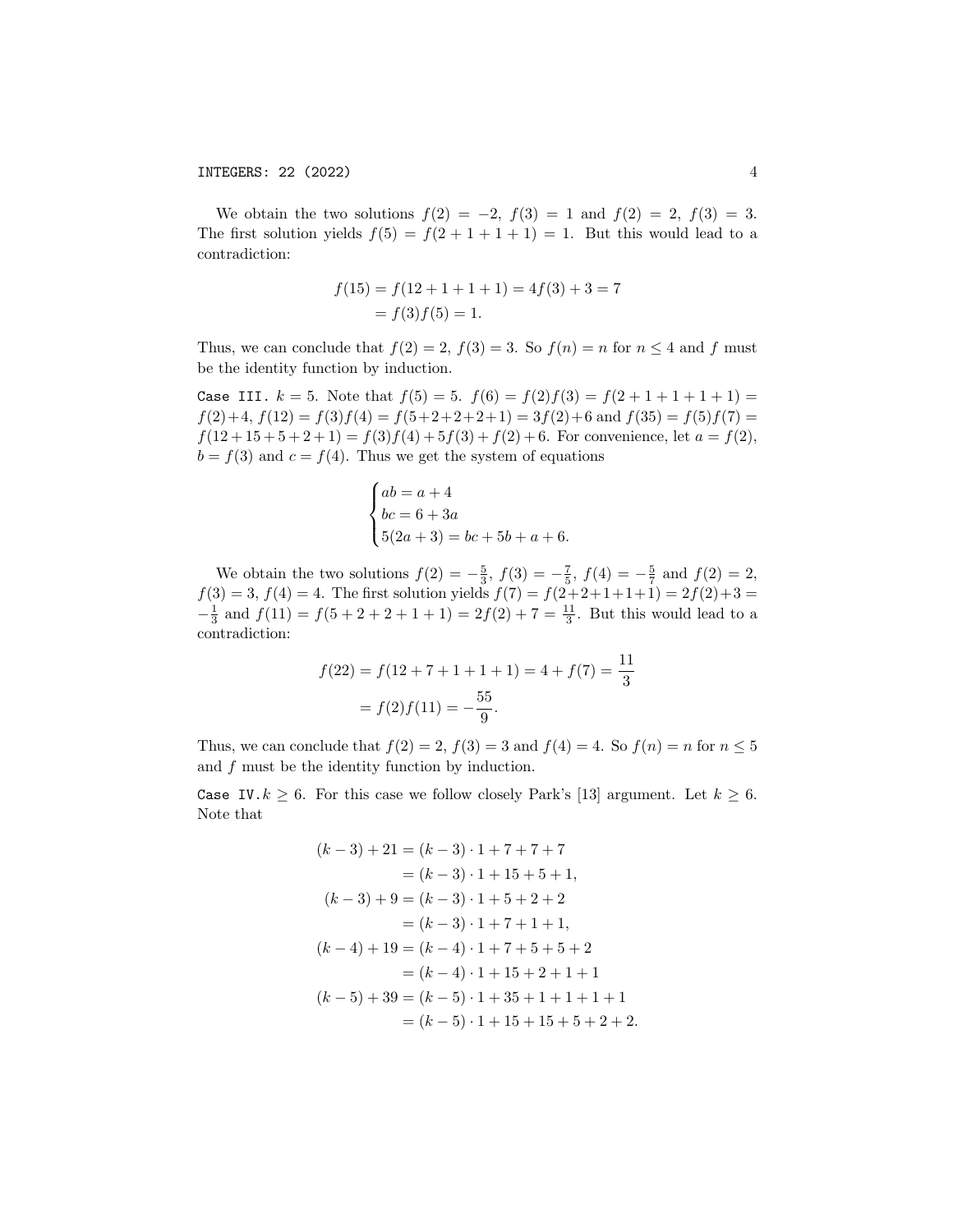Let  $x = f(2)$ ,  $y = f(3)$ ,  $z = f(5)$  and  $w = f(7)$ . The above equalities give rise to the system of equations

$$
\begin{cases}\n3w = zy + z + 1 \\
2x + z = w + 2 \\
2z + w = zy + 2 \\
zw + 4 = 2zy + 2x + z.\n\end{cases}
$$

The solutions are

$$
f(2) = f(3) = f(5) = f(7) = 1
$$
  

$$
f(2) = 2, f(3) = 3, f(5) = 5, f(7) = 7.
$$

Consider the first solution set  $f(2) = f(3) = f(5) = f(7) = 1$ . Arrange positive generalized pentagonal numbers into an increasing sequence and let  $x_n$  denote the nth term. Then  $f(x_1) = f(x_2) = f(x_3) = f(x_4) = 1$ . As seen in Case II, every  $x_n$ with  $n \geq 3$  can be written as a sum of five positive generalized pentagonal numbers. From the equality

$$
(k-6) + 1 + 1 + 1 + 5 + 7 + x_f
$$
  
=  $(k-6) + 15 + x_a + x_b + x_c + x_d + x_e$  (3)

we infer that  $f(x_n) = 1$  for all  $n \geq 5$  inductively.

But for sufficiently large n,  $x_n$  can be represented as a sum of k positive generalized pentagonal numbers by (2). So  $f(x_n) = k$ , which is a contradiction.

Hence, we conclude that  $f(2) = 2$ ,  $f(3) = 3$ ,  $f(5) = 5$  and  $f(7) = 7$ . Moreover, (3) yields  $f(x_n) = x_n$  for every  $n \geq 1$ .

If N is a sum of k positive generalized pentagonal numbers then  $f(N) = N$ . Otherwise, choose an integer  $M \geq k$  such that  $gcd(M, N) = 1$ . Then M and MN can be represented as sums of  $k$  positive generalized pentagonal numbers by  $(2)$ . By the multiplicativity of f,  $Mf(N) = f(M)f(N) = f(MN) = MN$ . Therefore,  $f(N) = N$  and this completes the proof.  $\Box$ 

Acknowledgement. The author would like to thank the anonymous referee for his/her helpful comments.

#### References

[1] P. V. Chung, Multiplicative functions satisfying the equation  $f(m^2 + n^2) = f(m^2) + f(n^2)$ , Math. Slovaca 46 (1996), no. 2-3, 165–171.